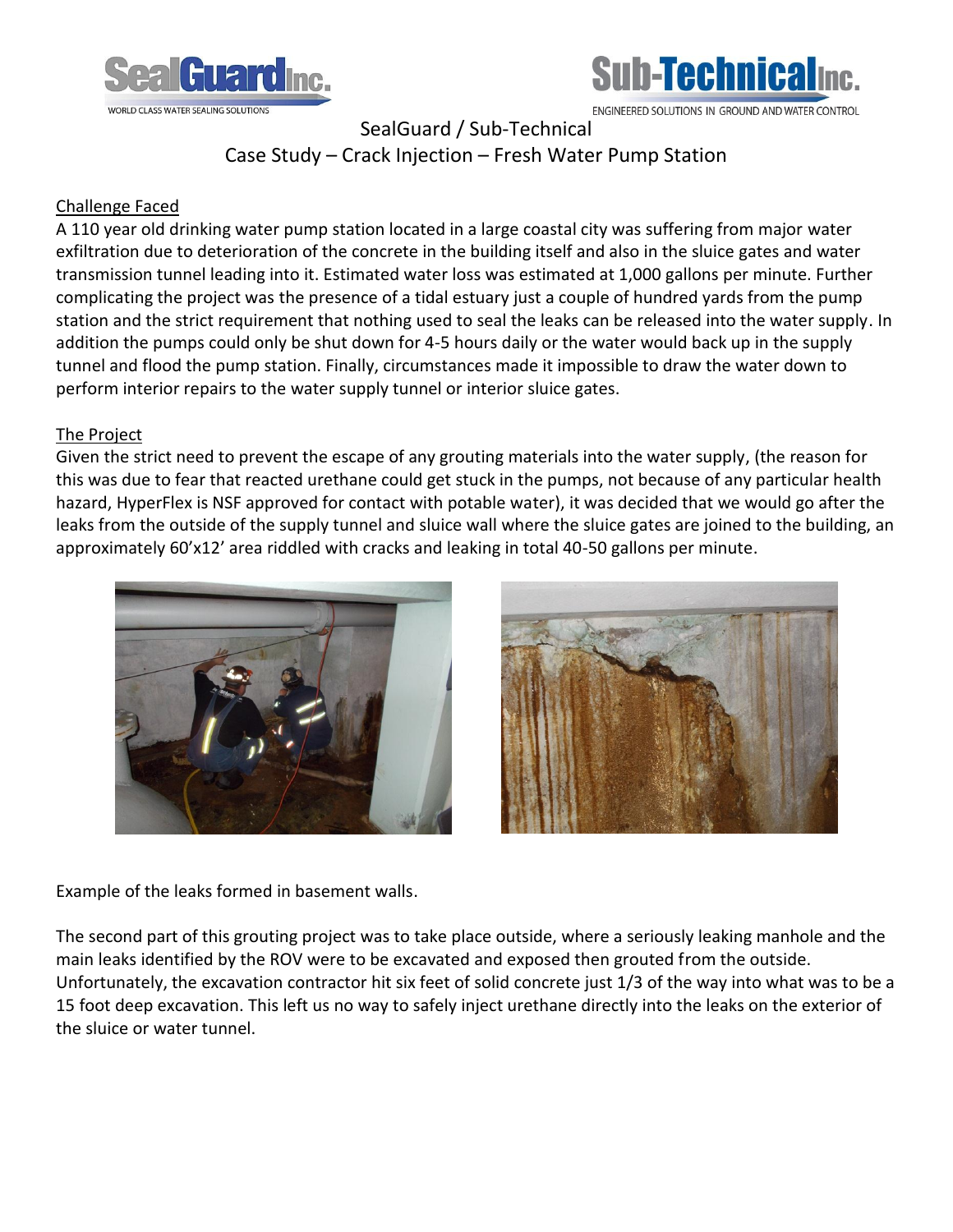The picture below shows the cumulative effect of the multiple leaks into the partial excavation pit.



## Our Solution

As according to our original plan, we began inside the basement of the pump station. We used SealGuard II tube sets to shut off the most aggressive water infiltration, then packers, an electric grout pump and 5 gallon pails of HyperFlex. Divers were stationed on the other side of the wall in the sluice area to warn if any urethane foam was escaping into the water (none did). In addition to crack injection, we used HyperFlex to fill voids on the outside of the basement walls caused by years of water flow. As we filled these voids we noticed water levels in the excavation pit were lowering somewhat from where they were when we started as we effectively pushed the water back and held it in the sluice with HyperFlex. Just to give an idea of the magnitude of the leaks in the basement, we used 24 tubes of SealGuard II and 350 pounds (Seven 5 gallon pails) of HyperFlex.

We were still left with substantial leaks coming from the areas of the tunnel and sluice gates we could not reach because of the unforeseen concrete slab. Our solution made this project into a very interesting combination of the most modern polyurethane grouting formulations and one of the oldest leak stopping materials available; Oakum Rope. The only way to access these cracks in the walls of the tunnel and sluice was from the inside, and fixing a 1 ½ in wide, 8 foot long crack under 8 feet of water is not easy at all, especially when it is impossible to use grout. We had the divers take the rope and, using a putty knife, force it into the cracks. The oakum expands as it gains water and forms an extremely tight, if somewhat temporary (3-5 year) seal. Since divers go into the tunnel for routine inspections every 12-24 months, the cracks can be inspected and re-chinked when necessary

After shutting off the remaining small leaks over the next day or so, flow into the excavation pit was next to nil. This project is a great reminder that sometimes the oldest technology can work better than the newest, in certain circumstances!